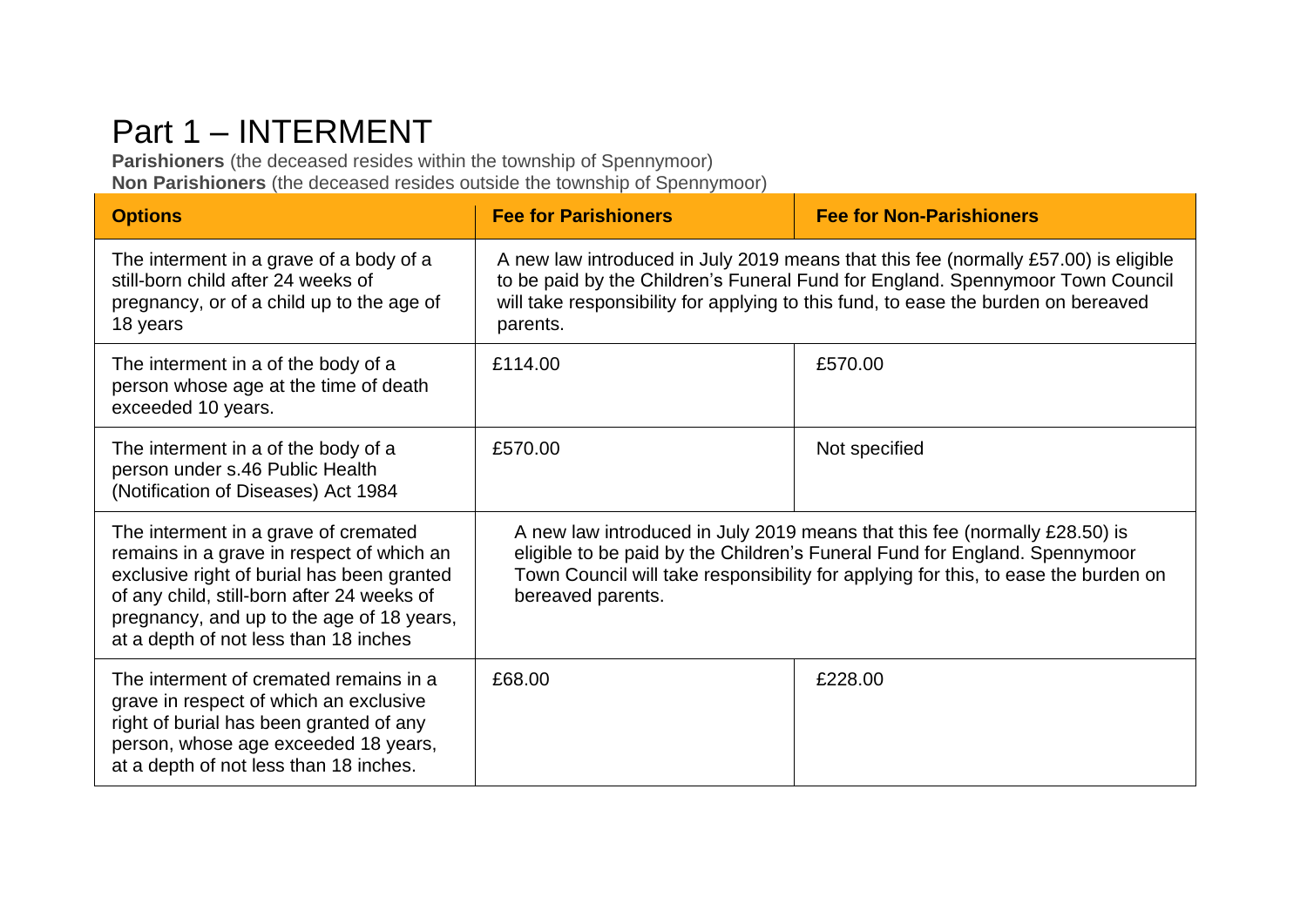| Fees for searches of register books<br>and for copies and extracts to be<br>taken therefrom | £57.00 per search | £57.00 per search |
|---------------------------------------------------------------------------------------------|-------------------|-------------------|
|---------------------------------------------------------------------------------------------|-------------------|-------------------|

## Part 2 – EXCLUSIVE RIGHTS OF BURIAL

For the exclusive right of burial for a period of 100 years

| <b>Options</b>                        | <b>Fee for Parishioners</b> | <b>Fee for Non-Parishioners</b> |
|---------------------------------------|-----------------------------|---------------------------------|
| in a grave 8 feet by 4 feet (single)  | £260.00                     | £518.00                         |
| in a grave 8 feet by 8 feet (double)  | £310.00                     | £620.00                         |
| in a grave 8 feet by 12 feet (treble) | £362.00                     | £724.00                         |
| Grave transfer                        | £25.00                      | £25.00                          |

## Part 3 – HEADSTONES AND MONUMENTAL INSCRIPTIONS

| <b>Options</b>                                                                                                                                                                                              | <b>Fee for Parishioners</b> | <b>Fee for Non-Parishioners</b> |
|-------------------------------------------------------------------------------------------------------------------------------------------------------------------------------------------------------------|-----------------------------|---------------------------------|
| For the right to erect a headstone in<br>respect of which the exclusive right of<br>burial has been granted for a single grave<br>a headstone not exceeding 3 feet in<br>height by 2 feet 6 inches in width | £62.00                      | £124.00                         |
| For the right to erect a headstone in                                                                                                                                                                       | £62.00                      | £124.00                         |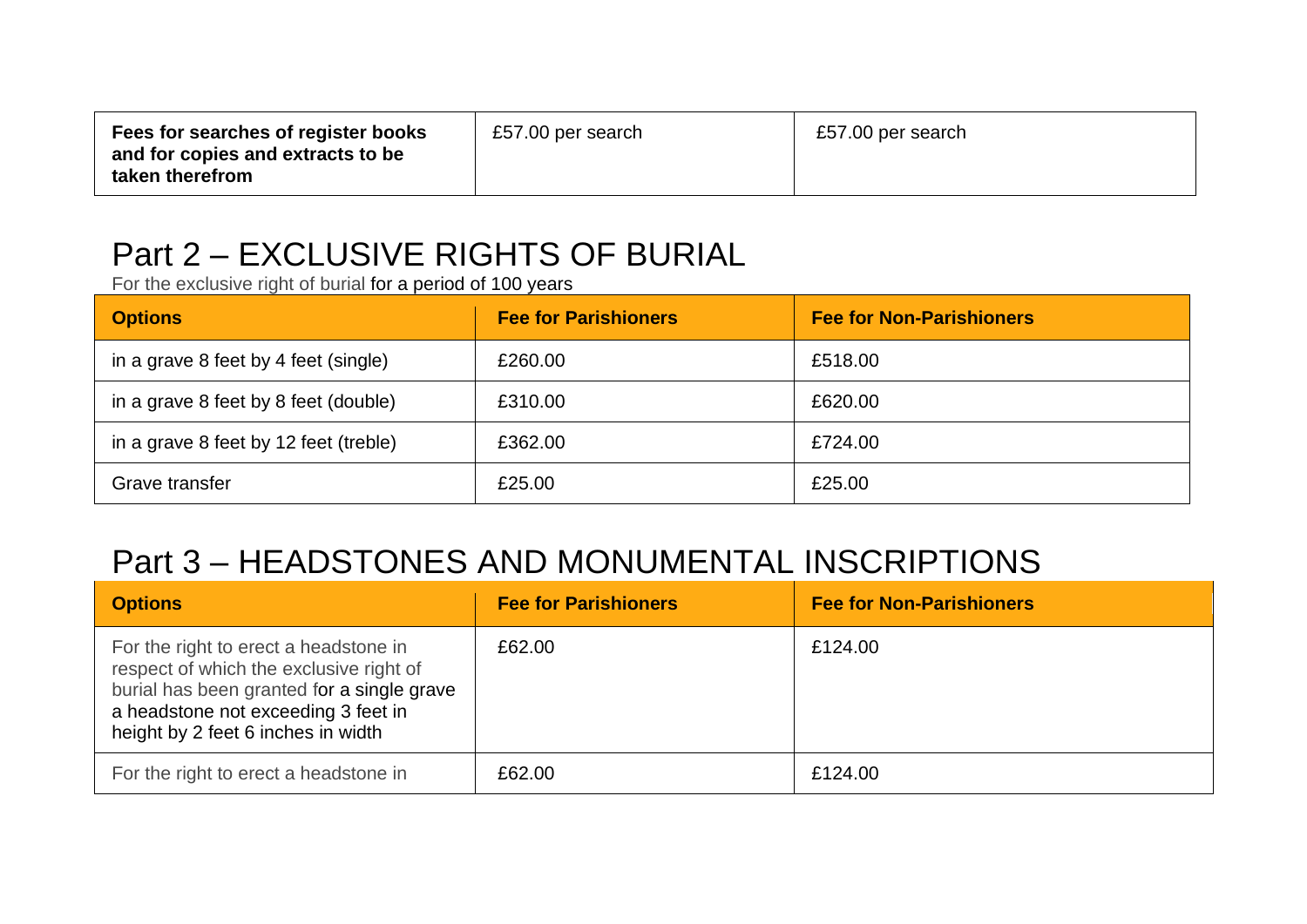| respect of which the exclusive right of<br>burial has been granted for a double<br>grave a headstone not exceeding 3 feet 6<br>inches in height by 3 feet in width |                |                |
|--------------------------------------------------------------------------------------------------------------------------------------------------------------------|----------------|----------------|
| For the right to erect a vase block in<br>respect of which the exclusive right of<br>burial has been granted                                                       | £42.00         | £83.00         |
| For the right to erect a plaque not<br>exceeding 18 inches square on a plinth<br>abutting an existing headstone/instead of<br>a headstone                          | £42.00         | £83.00         |
| Replacement headstones                                                                                                                                             | Free of charge | Free of charge |
| Additional inscription on a headstone                                                                                                                              | £10.40         | £10.40         |

## Part 4 – CEMETERY MEMORIAL GARDENS

| <b>Options</b>                                                                                                          | <b>Parishioners Fee</b> | <b>Non Parishioners Fee</b> |
|-------------------------------------------------------------------------------------------------------------------------|-------------------------|-----------------------------|
| For the exclusive right of burial of<br>cremated remains (plot for up to 4<br>interments)                               | £42.00                  | £104.00                     |
| For the interment of cremated remains in<br>a plot in respect of which an exclusive<br>right of burial has been granted | £23.50                  | £52.00                      |